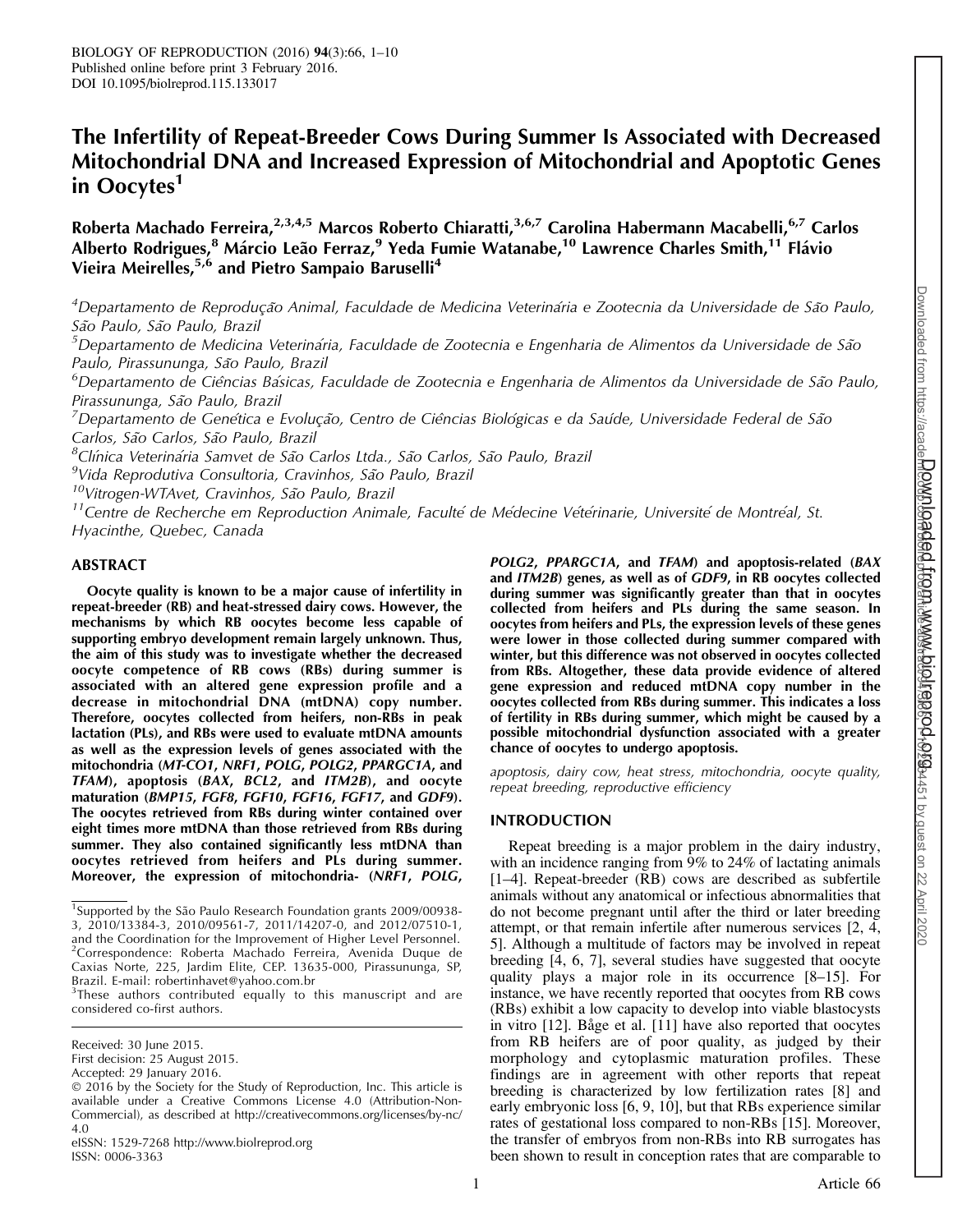those for non-RB surrogates, indicating that the lower conception rates of RBs are determined by the quality of the embryo and not by the uterine environment [15]. In summary, despite the significant economic losses caused by repeat breeding [2], little is known about the underlying molecular mechanisms by which oocyte competence is compromised in RBs.

Heat stress is another important factor that causes large reductions in fertility in lactating dairy cows [16, 17]. The extent of this problem is increasing, because intense genetic selection for high milk production is associated with decreased thermoregulatory competence [16, 17]. Follicular oocyte development represents one of the most critical periods of the reproductive cycle that is affected by heat stress, which alters patterns of follicular development [18], steroid production [19, 20], and gene expression [21, 22]. As a consequence, oocytes harvested from Holstein cows exposed to heat stress show reduced competence in developing into blastocysts in vitro [12, 16, 22–25]. Moreover, the effect of heat stress on oocyte competence may persist for long periods, even after the heat stress has ended [19, 26]. The effect of heat stress on fertility is even greater in RBs, resulting in very low blastocyst development and conception rates [12, 15]. This observation suggests that the reduced oocyte quality observed in RBs is exacerbated by heat stress, further highlighting the need for studies of the mechanisms by which oocyte competence is compromised in RBs.

The microenvironment of the preovulatory follicle is so critical for the developmental competence of oocytes that any perturbation during this period may affect subsequent development [27–29]. Transcription and regulation of mRNA stability are among the key events that occur during this period; these events play critical roles in establishing the molecular program for early embryogenesis [28–30]. There is evidence that exposure of the ovarian pool of oocytes to environmental stress disturbs oocyte/embryo gene expression, which, in turn, impairs development [22, 25]. The extensive mitochondrial replication that results in hundreds of thousands of mitochondria in fully grown oocytes is another important event that affects preovulatory follicles [31, 32]. The number of mitochondrial DNA (mtDNA) copies per oocyte has been associated with oocyte competence in mice [33], pigs [34, 35], humans [36–38], and cattle [39–42]. Therefore, any insult that disturbs mitochondrial replication during folliculogenesis might impair oocyte competence by rendering the organelle dysfunctional. Because oocyte quality represents an important factor in repeat breeding [8–15], evaluating gene expression patterns and mtDNA copy numbers in oocytes from RBs might increase the understanding of the molecular mechanisms that are involved in this syndrome.

The aim of this study was to address the hypothesis that the decreased oocyte competence that is observed in RB Holstein cows during summer is associated with altered gene expression profiles and decreased mtDNA copy numbers in oocytes. Hence, oocytes were collected from heifers, non-RBs in peak lactation (PL), and RBs [12]. Mitochondrial DNA copy number and the expression levels of genes associated with the mitochondria (MT-CO1, NRF1, POLG, POLG2, PPARG-C1A, and TFAM), apoptosis (BAX, BCL2, and ITM2B), and oocyte maturation (BMP15, FGF8, FGF10, FGF16, FGF17, and GDF9) were then evaluated in these oocytes.

### MATERIALS AND METHODS

All of the chemicals and reagents were purchased from Sigma-Aldrich Chemical Co. (St. Louis, MO) unless otherwise stated.

#### Ethics Statement

This study was approved by the Bioethics Commission of the Faculdade de Medicina Veterinária e Zootecnia of the Universidade de São Paulo (protocol number 1571/2008), which complies with ethical principles for animal research. The cattle were provided by local commercial farms, as described below, with the consent of their owners. We acknowledge the farms Santa Rita–Agrindus S/A (Descalvado, SP, Brazil) and São Jorge (São Pedro, SP, Brazil) for supplying the animals and for the management required to conduct this study.

#### Experimental Design and Sample Collection

All analyses were conducted as described in a previous study [12]. In brief, Holstein (Bos taurus) cattle of three different categories were analyzed: heifers, PL, and RBs. The heifers were on average  $16.8 \pm 0.3$  mo old, were cycling, and had never been inseminated. The RB group was composed of normalcycling, lactating cows that had been inseminated several times (ranging from 4 to 13 services) without becoming pregnant and that had no anatomical or infectious abnormalities. The PL group consisted of normal-cycling cows, averaging  $110.4 \pm 3.8$  days in milk, which had been inseminated less than three times (non-RBs). More information regarding the characteristics of the animals is provided in Supplemental Table S1 (Supplemental Data are available online at www.biolreprod.org). Follicular wave emergence was synchronized using a standard protocol [12] before the females were subjected to ovum pick up (OPU). Four OPU sessions, two during winter (heifers,  $n = 34$ ; PL,  $n = 32$ ; and RB,  $n = 31$ ) and two during summer (heifers,  $n = 36$ ; PL,  $n = 37$ ; and RB, n  $=$  36), were conducted for each of the three categories of animals. However, each animal was subjected to only one OPU session. Retrospective analysis was conducted to choose the coolest and warmest periods of the year at the farms where the experiments were conducted [12]. Cumulus-oocyte complexes (COCs) that were recovered during the OPU sessions were morphologically classified as viable or unviable based on the cytoplasmic characteristics of the oocyte and on the number of cumulus cell layers [12]. Approximately 10% of the viable COCs were used for molecular analyses, whereas the remaining 90% were used for in vitro embryo production; the results of the in vitro embryo production experiments have been published previously [12]. The oocytes that were used for molecular analyses were mechanically separated from cumulus cells by vortexing (3 min at maximum speed) and were then thoroughly washed in PBS with 0.1% polyvinyl-pyrrolidone (PVP) three times to completely remove the cumulus cells. Every oocyte was closely checked for the presence of somatic cells under a stereomicroscope. Moreover, in a pilot experiment, denuded oocytes were tested for the absence of contaminating cumulus cells to validate our protocol [43]. The oocytes were stored individually at  $-80^{\circ}$ C in 0.2 ml polystyrene PCR tubes with 1  $\mu$ l PBS with 0.1% PVP and 1 U/ $\mu$ l RNase inhibitor (RNase OUT; Invitrogen, Carlsbad, CA).

## Quantification of mtDNA and mRNA

Isolation of genomic DNA and total RNA. Both genomic DNA and total RNA were extracted from each individual oocyte using TRIzol reagent (Invitrogen), as previously described [39, 43]. The extracted RNA was directly dissolved in 10 µl DNase I solution (Invitrogen) plus 1 U/µl RNase OUT for DNA degradation, as suggested by the manufacturer. The concentration of RNA was not measured or normalized before reverse transcription. The total content of RNA from an oocyte was immediately reverse transcribed into cDNA using a High-Capacity cDNA Reverse Transcription Kit (Applied Biosystems, Foster City, CA) according to the manufacturer's protocol. The  $cDNA$  was then stored at  $-20^{\circ}C$  until use. The extracted DNA was dissolved in 20 ll of 8 mM sodium hydroxide as suggested by the manufacturer [39]. To adjust the pH,  $1.72 \mu$ l of 0.1 M Hepes was added, and then 3.3  $\mu$ l of ultrapure  $H<sub>2</sub>O$  was added to a final volume of 25  $\mu$ l. The samples were immediately used for quantitative PCR to avoid DNA degradation [39].

Relative quantification of mtDNA. The relative quantification of mtDNA was performed as described previously [39]. In brief, fragments of mtDNA and of the external standard were added to samples that were amplified by real-time PCR before TRIzol extraction. The amount of mtDNA in each sample was calculated relative to the external standard using the standard curve method [44].

Quantification of mRNA. The expression of 15 genes was evaluated in single oocytes that were collected from animals in each of the different categories during winter and summer (Supplemental Table S2). These genes were selected due to their roles in important events that occur during folliculogenesis and early development. The chosen genes were grouped into three categories: genes related to mitochondria (MT-CO1, NRF1, POLG, POLG2, PPARGC1A, and TFAM), genes related to apoptosis (BAX, BCL2, and ITM2B), and genes related to oocyte maturation (BMP15, FGF8, FGF10,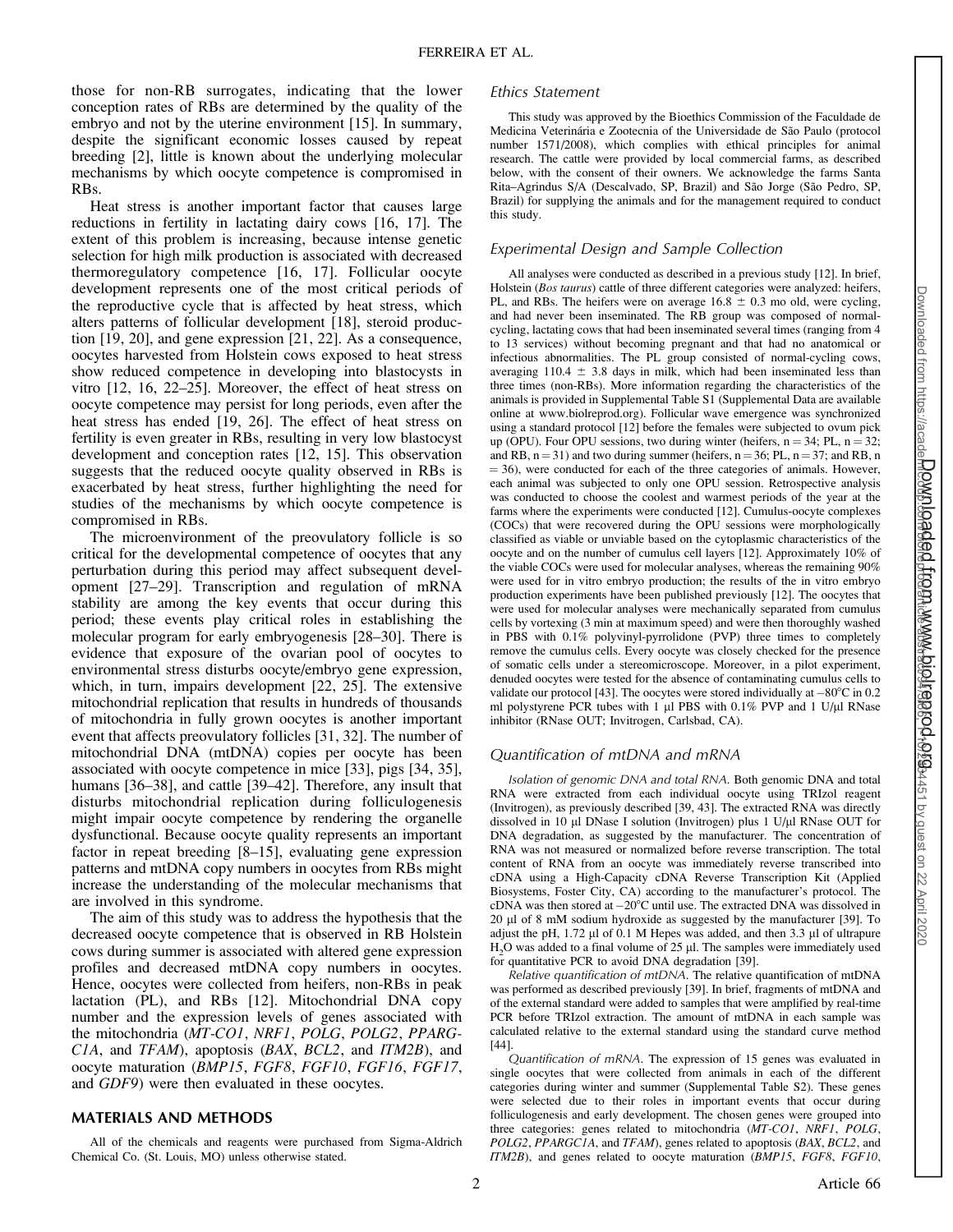FGF16, FGF17, and GDF9). We analyzed these target genes without normalization to internal controls, because we used single oocytes and because the expression of candidate reference genes was highly variable during heat stress [22, 43]. The stability of 10 candidate reference genes (ACTH, GAPDH, GUSB, HIST1H2AG, HPRT1, PPIA, RPL15, SDHA, TBP, and YWHAZ) was previously studied in oocytes collected from heifers, PL, and RBs during winter and summer, but an optimal number of reference genes could not be determined using the geNorm application, demonstrating their high degree of variability [43]. According to this result, nine reference genes would be needed to calculate a normalization factor for bovine oocytes exposed to seasonal variation, which would be impractical and expensive to apply to several experimental conditions. Thus, the normalization factor was calculated using the geometric average of the three housekeeping genes (RPL15, PPIA, and GUSB) that were considered to be the most stable [43], as previously suggested [45]. Normalization of the target genes using these criteria is presented as supplementary material (Supplemental Figs. S1–S3). Gene-specific mRNA transcripts were quantified by real-time RT-PCR using TaqMan assays, as described previously [43]. Briefly, primers and TaqMan probes were designed based on sequences available in GenBank (Supplemental Table S2) using Primer Express software v. 3.1 (Applied Biosystems). Whenever possible, primers or probes were designed to anneal to exon-exon junctions, avoiding genomic DNA amplification. The primers and probes were purchased from Applied Biosystems or Sigma-Aldrich, as indicated in Supplemental Table S2. Before performing real-time RT-PCR, cDNA was preamplified using a TaqMan PreAmp Master Mix Kit (Applied Biosystems), as previously described [43]. The linearity of amplification of each of the transcripts was determined as suggested by the manufacturer [43]. Real-time RT-PCR was performed in 15-µl reactions containing  $1\times$  TaqMan assay (consisting of 900 nM of primers and 250 nM of probe),  $1 \times$  TaqMan Gene Expression Master Mix, and 2 µl of template. For each sample, preamplified cDNAs were used as a template after they were diluted by 100-fold (GDF9, BMP15, FGF8, FGF10, FGF16, and FGF17), 25-fold (PPARGC1A, NRF1, and MT-CO1), or 10-fold (BCL2, BAX, ITM2B, POLG, POLG2, and TFAM). All gene-specific cDNAs that were amplified for a particular sample were always run in duplicate in the same real-time RT-PCR plate using an ABI PRISM SDS 7500 HT Real-Time PCR System (Applied Biosystems). The following cycling conditions were applied for amplification: initial denaturation at  $95^{\circ}$ C for 15 min, followed by 40 cycles consisting of 95 $^{\circ}$ C for 15 sec and 60 $^{\circ}$ C for 1 min. Probe fluorescence was read at the end of each extension step  $(60^{\circ}C)$ . Standard curves were generated for each gene-specific cDNA using four five-fold serial dilutions of sample pools to evaluate amplification efficiency [43]. Because all of the assays (except for BCL2 and FGF17) showed high amplification efficiency (roughly 100%), the target transcript amounts of each sample were linearized according to Livak and Schmittgen [44] using the  $2^{-\Delta\Delta Ct}$  (normalized values) or  $2^{-CT}$ (nonnormalized values) method, as described previously [43]. The linearized average values of duplicate samples were used to evaluate the expression levels of specific genes with respect to season and animal category. The PCR products of each amplification assay were run on 2% agarose gels to assess the specificity of the amplified fragment.

#### Statistical Analysis

The real-time RT-PCR data were tested for the normality of residuals and for the homogeneity of variance. ANOVA was then performed using the GLIMMIX procedure of SAS v. 9.3 (SAS/STAT; SAS Institute Inc., Cary, NC) for a log-normal distribution [43]. The explanatory variables of animal category, season, and the interaction between animal category and season were considered for inclusion in the models. For each gene transcript, the expression level is presented following normalization to the mean level of the same transcript found in oocytes collected from heifers during winter on a natural log (Ln) scale (because the log-normal distribution was considered). Due to the Ln scale, a reduction in gene expression in a specific experimental group may result in a negative value when the expression level is expressed relative to the value obtained for oocytes collected from heifers during winter. Therefore, to avoid generating negative values, the mean used for data normalization was divided by  $e^5$  [43], meaning that all data were compared against 5, which is the relative mean expression level found for oocytes retrieved from heifers during winter. The data are expressed in relation to oocytes collected from heifers during winter, because this is the category and season in which the physiological (lactation) and environmental (heat stress) influences on fertility are smallest. Significance was considered at  $P < 0.05$ . Values are presented as the mean  $\pm$  SEM.

#### RESULTS

# Low Oocyte Competence of RBs During Summer Heat Stress Is Related to Decreased mtDNA Copy Number in **Oocytes**

Because mtDNA copy number has been reported as a possible marker of oocyte viability, we sought to determine whether the low competence of oocytes retrieved from RBs during summer was associated with decreased mtDNA amounts. Immature oocytes that were collected via OPU from heifers, PL, and RBs [12] were used to measure mtDNA amounts. In agreement with our hypothesis, we found that oocytes retrieved from RBs during summer contained less mtDNA compared to oocytes from heifers ( $P = 0.01$ ) or PLs ( $P$  $= 0.0008$ ) during the same season (Fig. 1). Furthermore, the mtDNA content was reduced by over eight-fold  $(P = 0.0004)$  in oocytes from RBs during summer in comparison with oocytes retrieved from the animals of the same category during winter (Fig. 1). Interestingly, the mtDNA content was negatively correlated ( $r = 0.24$ ;  $P = 0.04$ ) with the respiration rate at the time that the animals were subjected to OPU. However, although the amount of mtDNA was positively correlated with the total number of oocytes ( $r = 0.24$ ;  $P = 0.04$ ) and number of viable oocytes ( $r = 0.25$ ;  $P = 0.03$ ), no association between the mtDNA amount and developmental rate was found (Supplemental Table S3), corroborating our previous findings [39]. In summary, these data provide evidence of a reduced mtDNA copy number in oocytes from RBs during summer.

# Increased Expression of Genes Associated with Mitochondrial Function Suggests a Compensatory Response to the Low Amounts of mtDNA in Oocytes Retrieved from RBs During Summer

To more deeply investigate the relationship between mtDNA copy number and oocyte competence in RBs, we evaluated the expression of genes associated with mitochondrial function (MT-CO1, NRF1, POLG, POLG2, PPARGC1A, and TFAM). As previously explained, the expression of the target genes was analyzed without normalization to reference gene expression (Fig. 2) to provide more precise information regarding the influence of heat stress and animal category on gene expression. An increase of *NRF1* ( $P < 0.006$ ), *POLG* ( $P$  $<$  0.003), *POLG2* (*P*  $<$  0.002), *PPARGC1A* (*P*  $<$  0.004), and  $TFAM$  ( $P < 0.0006$ ) expression was found in RB oocytes collected during summer compared to oocytes collected from heifers and PLs during the same season (Fig. 2). In addition, the expression of these genes during summer was decreased compared with that during winter in oocytes from heifers ( $P <$ 0.001) and PLs ( $P < 0.01$ ), but not in oocytes from RBs (Fig. 2). In contrast, the expression of  $MT$ -CO1 in heifers ( $P = 0.04$ ) and RB ( $P = 0.0008$ ) oocytes was greater than that in oocytes collected from PLs, regardless of season (Fig. 2). These results provide evidence of a potential compensatory response of mitochondria-related genes to the lower levels of mtDNA found in RB oocytes collected during summer. This compensatory effect is further supported by a negative correlation (Supplemental Table S3) between the mtDNA amount and expression of *MT-CO1* ( $r = -0.26$ ;  $P = 0.02$ ), *NRF1* ( $r =$  $-0.44; P < 0.0001$ ), *POLG* ( $r = -0.51; P < 0.0001$ ), *POLG2*  $(r = -0.47; P < 0.0001)$ , PPARGCIA  $(r = -0.44; P < 0.0001)$ , and TFAM  $(r = -0.45; P < 0.0001)$ . Moreover, positive correlations between the blastocyst rate and the expression of *NRF1* ( $r = 0.29$ ;  $P = 0.01$ ) and *POLG2* ( $r = 0.23$ ;  $P = 0.04$ )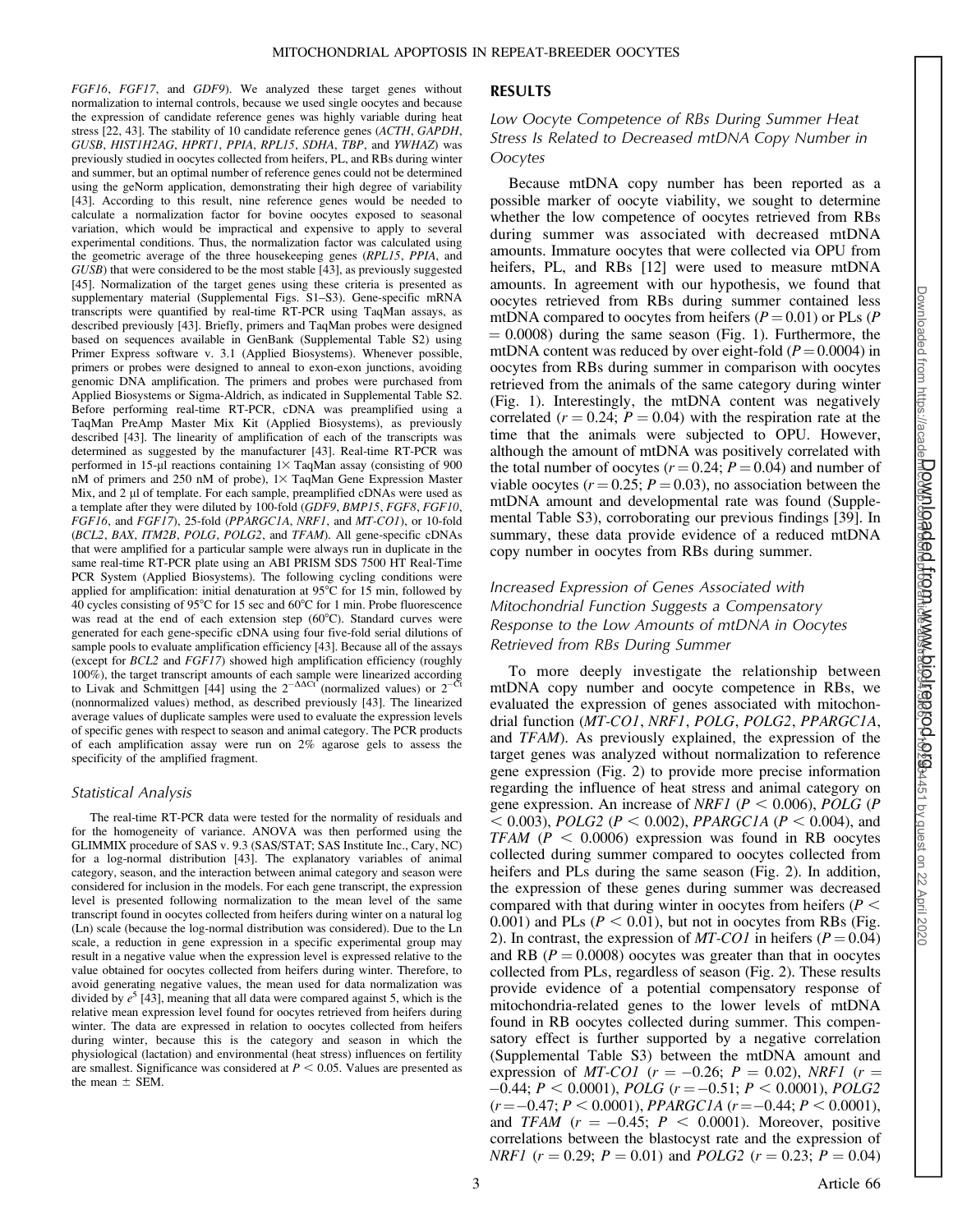

FIG. 1. Mitochondrial DNA content in Holstein cattle oocytes. Oocytes were retrieved from heifers (H;  $n = 17$  and 15 oocytes, respectively), highproducing cows in PL (n = 16 and 18 oocytes, respectively), and RBs ( $n =$ 17 and 17 oocytes, respectively) during winter (W) and summer (S). The amounts of mtDNA are expressed relative to the amount detected in oocytes collected from heifers during winter. P values for animal category, season, and animal category  $\times$  season are denoted in the insets above each graphic. The different letters over the bars denote significant differences between the categories within a season ( $P < 0.05$ ). \*Difference between seasons within a category ( $P < 0.05$ ).

were identified, indicating that the expression of these genes was associated with oocyte competence.

## Increased ITM2B and BAX Expression Provides Evidence of Apoptosis of Oocytes Collected from RBs During Summer

To further investigate whether the poor oocyte competence that was identified in oocytes collected from RBs during summer [12] was associated with altered expression of apoptotic genes, we evaluated the expression of BAX, BCL2, and ITM2B, as well as the BAX/BCL2 ratio. Briefly, ITM2B has been described as a proapoptotic regulator that possesses the same BH3 domain that is present in BCL-2 gene family members [46–51]. When the expression levels of BAX and ITM2B were evaluated, both were increased in RB oocytes retrieved during summer compared with heifer  $(P < 0.05)$  and PL  $(P < 0.01$ ; Supplemental Table S3) oocytes collected during the same season. Furthermore, the expression of BAX and ITM2B during summer was decreased compared with that during winter in heifer ( $P < 0.05$ ) and PL ( $P < 0.05$ ) oocytes, but not in RB oocytes. As for the mitochondrial genes, the expression patterns of these apoptotic genes in RB oocytes differed from those in oocytes collected from heifers and PLs; these differences might be related to differences in oocyte quality among the tested categories. Accurate analysis of BCL2 expression could not be performed, due to the absence of detectable levels of BCL2 transcripts in many oocytes retrieved during both summer (heifers =  $14/15$ , PLs =  $6/18$ , and RBs =  $8/$ 17 [failed/total samples]) and winter (heifers  $= 12/17$ , PLs  $=$ 11/16, and  $RBs = 8/17$ ). As a result, the effects of season and animal category on the expression level of BCL2 and BAX/ BCL2 had to be evaluated separately (Fig. 3), but no effects were found. In summary, the increased levels of BAX and ITM2B in the oocytes collected from the RBs during summer provide evidence of apoptosis. The increased levels of these transcripts might be a consequence of the lower amounts of mtDNA found in the RB oocytes that were retrieved during summer, as the expression of both *BAX* ( $r = -0.39$ ;  $P = 0.0006$ )

and *ITM2B*  $(r = -0.46; P < 0.0001)$  were negatively correlated with the mtDNA amount (Supplemental Table S3). A positive correlation (Supplemental Table S3) of BAX ( $P < 0.0001$ ), BCL2 ( $P < 0.001$ ), and ITM2B ( $P < 0.0001$ ) expression with  $MT\text{-}CO1$  ( $r = 0.82, 0.47,$  and 0.83, respectively), NRF1 ( $r =$ 0.76, 0.71, and 0.84), *POLG*  $(r = 0.88, 0.66,$  and 0.96), *POLG2*  $(r = 0.85, 0.61, \text{ and } 0.93),$  PPARGC1A  $(r = 0.86, 0.64, \text{ and } 0.93)$ 0.94), and TFAM  $(r=0.71, 0.49,$  and 0.79) expression suggests that these genes were coregulated.

# Altered Expression of GDF9 and FGF16 Suggests that These Genes Play Roles in the Low Developmental Competence of Oocytes Retrieved from RBs During Summer

Finally, we evaluated the expression of GDF9, BMP15, FGF8, FGF10, FGF16, and FGF17 (Fig. 4) to investigate whether the poor oocyte competence identified in oocytes collected from RBs during summer [12] was associated with altered expression of genes related to oocyte maturation. These genes encode local factors that are secreted by the oocyte and that provide essential control over gamete maturation. The amplification of FGF17 failed in all samples, leading to its exclusion from further analysis. The expression of  $BMP15$  ( $P =$ 0.006) and  $FGF10$  ( $P = 0.004$ ) was lower in oocytes collected during summer compared with those collected during winter, regardless of the animal category. Furthermore, the expression of FGF16 (Fig. 4) in oocytes collected from RBs during winter was decreased compared with that in oocytes collected from heifers ( $P = 0.01$ ) and PLs ( $P = 0.03$ ) during the same season. In heifer ( $P < 0.0001$ ) and PLs ( $P = 0.0003$ ), FGF16 expression was also lower in oocytes collected during summer compared with those collected during winter. However, the expression of GDF9 in oocytes collected from RBs during summer was greater than that in oocytes collected from heifers  $(P = 0.04)$  and PLs  $(P = 0.01)$  during the same season (Fig. 4). In heifers  $(P < 0.0001)$  and PLs  $(P < 0.0001)$ , GDF9 expression was also lower in oocytes collected during summer compared with those collected during winter. Altogether, these data provide evidence that GDF9 and FGF16 were differentially expressed in RB oocytes during summer and winter, suggesting that these genes may play roles in the low developmental competence of RB oocytes. This hypothesis is further supported by the finding that the expression of GDF9  $(P < 0.05)$  and FGF16 (P < 0.05) were positively correlated (Supplemental Table S3) with the total number of oocytes  $(r =$ 0.27 and 0.24, respectively), the number of viable oocytes ( $r =$ 0.27 and 0.23), and the blastocyst rate  $(r = 0.24$  and 0.21). Overall, the expression of individual genes was positively correlated with the expression of the other genes that were evaluated, whereas the expression of most of the evaluated genes was negatively correlated with the content of mtDNA in oocytes (Supplemental Table S3).

# DISCUSSION

The results presented here strongly support the hypothesis that altered gene expression and reduced mtDNA copy number in oocytes are linked to decreased competence of oocytes collected from RBs during summer. The importance of mtDNA copy number in fertility has been extensively studied, because mtDNA replication is reported to be downregulated during the preimplantation period [52–58]. Previous studies have provided strong evidence of a link between mtDNA copy number and fertility in several species [34, 36–38], including cattle [40–42]. Indeed, studies have indicated that mitochondria play an important role in development [32, 59, 60]; however, it remains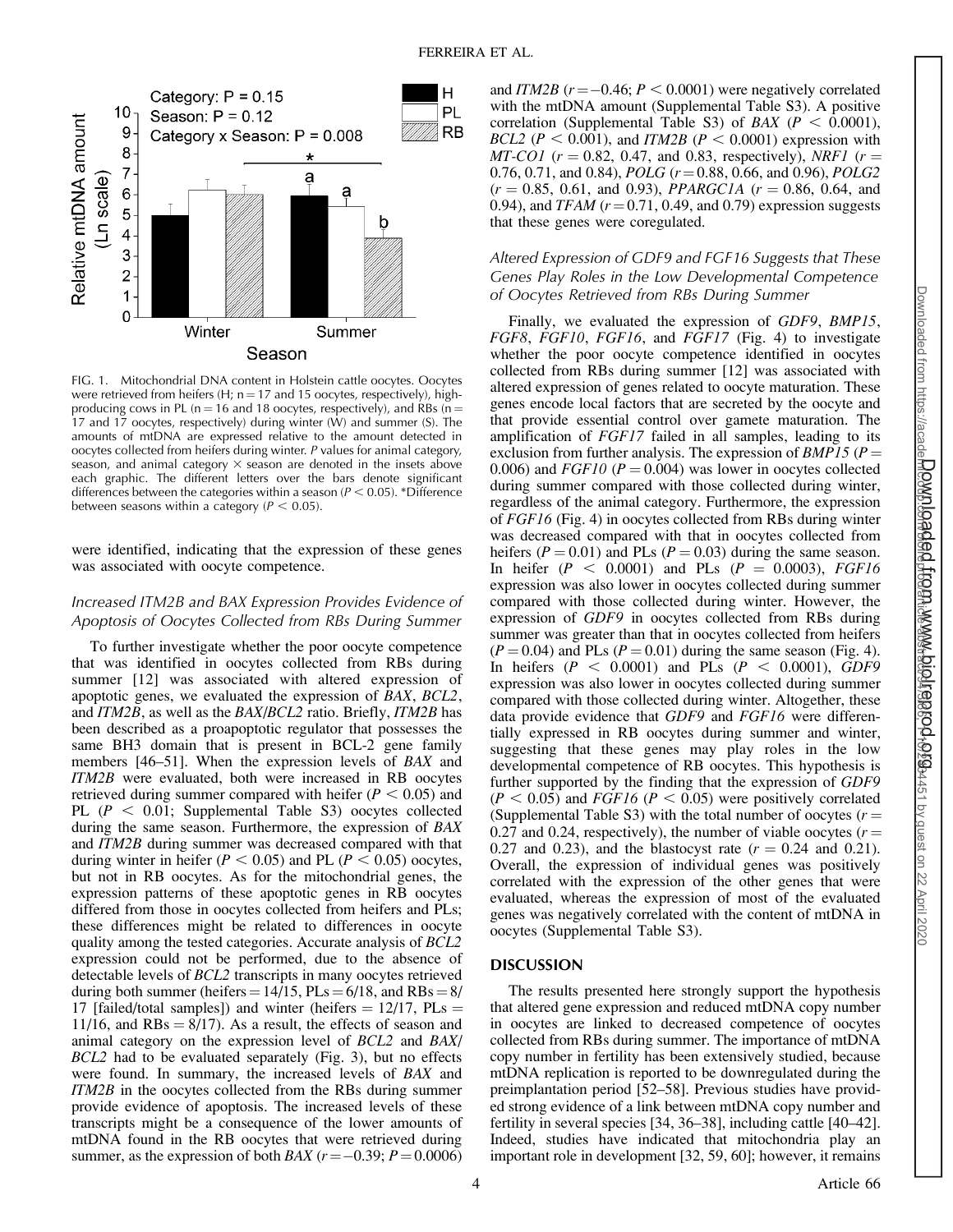

FIG. 2. Expression of mitochondria-related genes without normalization to reference gene expression. Oocytes were retrieved from heifers (H;  $n = 17$ and 15 oocytes, respectively), high-producing cows in PL (n = 16 and 18 oocytes, respectively), and RBs (n = 17 and 17 oocytes, respectively) during winter (W) and summer (S). The amounts of MT-CO1 (A), NRF1 (B), POLG (C), POLG2 (D), PPARGC1A (E), and TFAM (F) transcripts are expressed relative to the values obtained for oocytes that were collected from heifers during winter. P values for animal category, season, and animal category  $\times$  season are denoted in the insets above each graphic. The different letters over the bars denote significant differences between categories within a season ( $P < 0.05$ ). \*Difference between seasons within a category ( $P < 0.05$ ).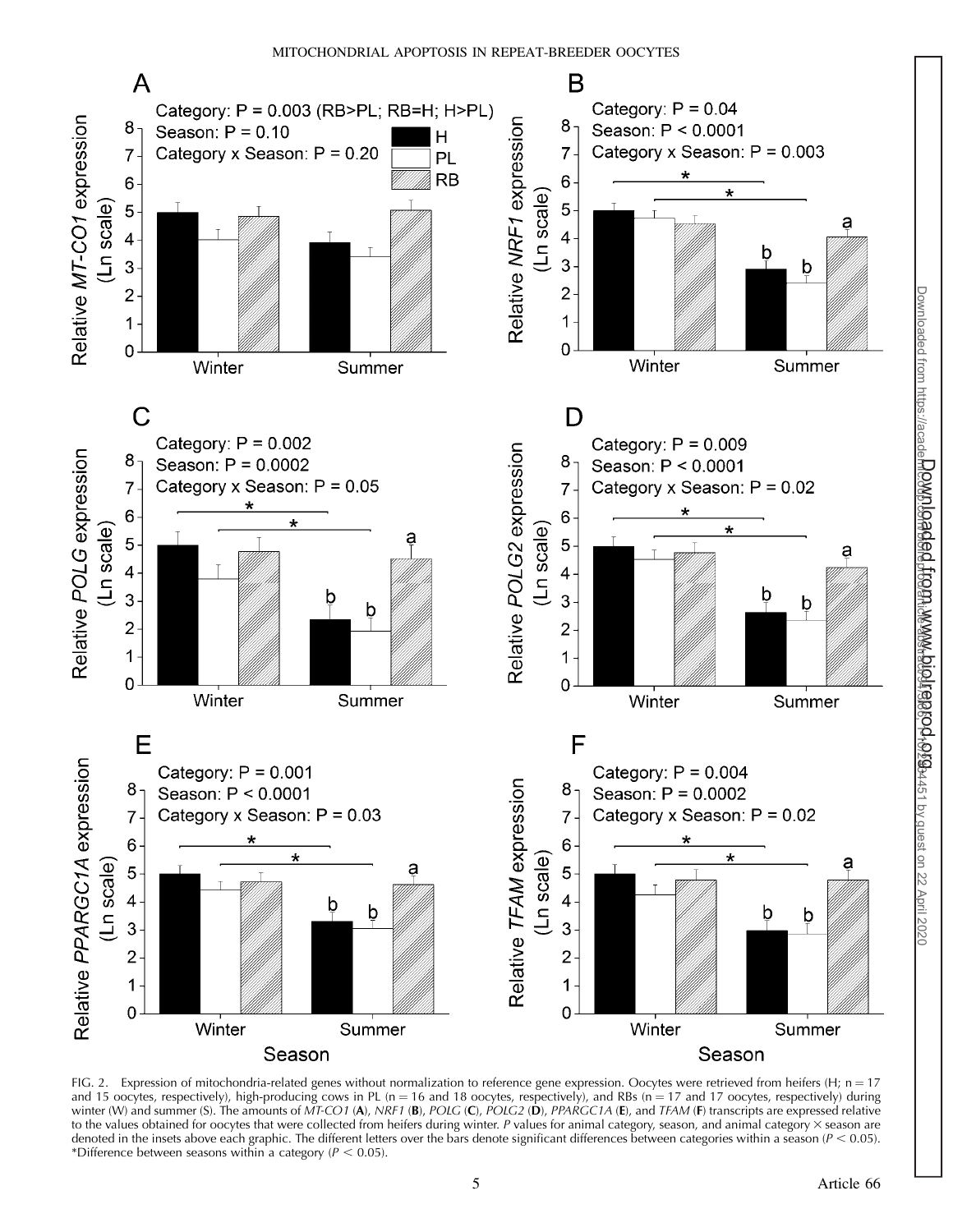

FIG. 3. Expression of apoptotic genes without normalization to reference gene expression. Oocytes were retrieved from heifers (H;  $n = 17$  and 15 oocytes, respectively), high-producing cows in PL (n = 16 and 18 oocytes, respectively), and RBs (n = 17 and 17 oocytes, respectively) during winter (W) and summer (S). The amounts of BAX (A), BCL2 (B), BCL2 (C), and ITM2B (D) transcripts are expressed relative to the values obtained for oocytes collected from heifers during winter. P values for animal category, season, and animal category × season are denoted in the insets above each graphic. The different letters over the bars denote significant differences between categories within a season ( $P < 0.05$ ). \*Difference between seasons within a category ( $P <$ 0.05).

unclear whether the number of mtDNA copies that are present in cow oocytes is related to their competence to develop to term [61]. This relationship is clearer in some species, such as mice and humans [33, 61]. Moreover, recent reports in humans found an inverse correlation between mtDNA amount in embryos and their developmental potential [62, 63]. Although these findings are contradictory compared with those of previous reports, it seems that the differences were determined by the moment (e.g., oocyte vs. embryo) mtDNA amount was measured [33, 61–63]. Thus, it is believed that, regardless of the species, a minimum number of mtDNA copies in the oocyte is necessary to support development after fertilization [61]. If the number of mtDNA copies in oocytes is below this threshold, the embryo seems to have to activate mtDNA replication during preimplantation [39], explaining why less mtDNA in embryos is better [62, 63]. Herein, the amount of mtDNA in RB oocytes was decreased by over eight-fold during

summer compared with winter. Furthermore, blastocyst rate in RBs dropped substantially from winter to summer (22.5  $\pm$ 5.4% vs. 7.9  $\pm$  4.3%), whereas the percentage of TUNELpositive cells in blastocysts increased by more than two-fold during summer (2.2  $\pm$  0.2% vs. 4.9  $\pm$  0.7%) [12]. Therefore, these findings provide further evidence of a link between mtDNA and oocyte viability in cattle, which may be associated with the lower fertility of RBs during summer.

In addition to the above findings, RB oocytes also had an increased amount of nuclear-encoded transcripts related to the transcription and replication of mtDNA (e.g., NRF1, POLG, POLG2, PPARG, and TFAM) [64]. Expression of these genes was not altered in comparison with RB oocytes during winter, but it was altered in relation to oocytes collected from heifers and PLs during summer. Since the oocytes collected from heifers and PLs presented better developmental rates [12], the altered expression pattern may also be associated with the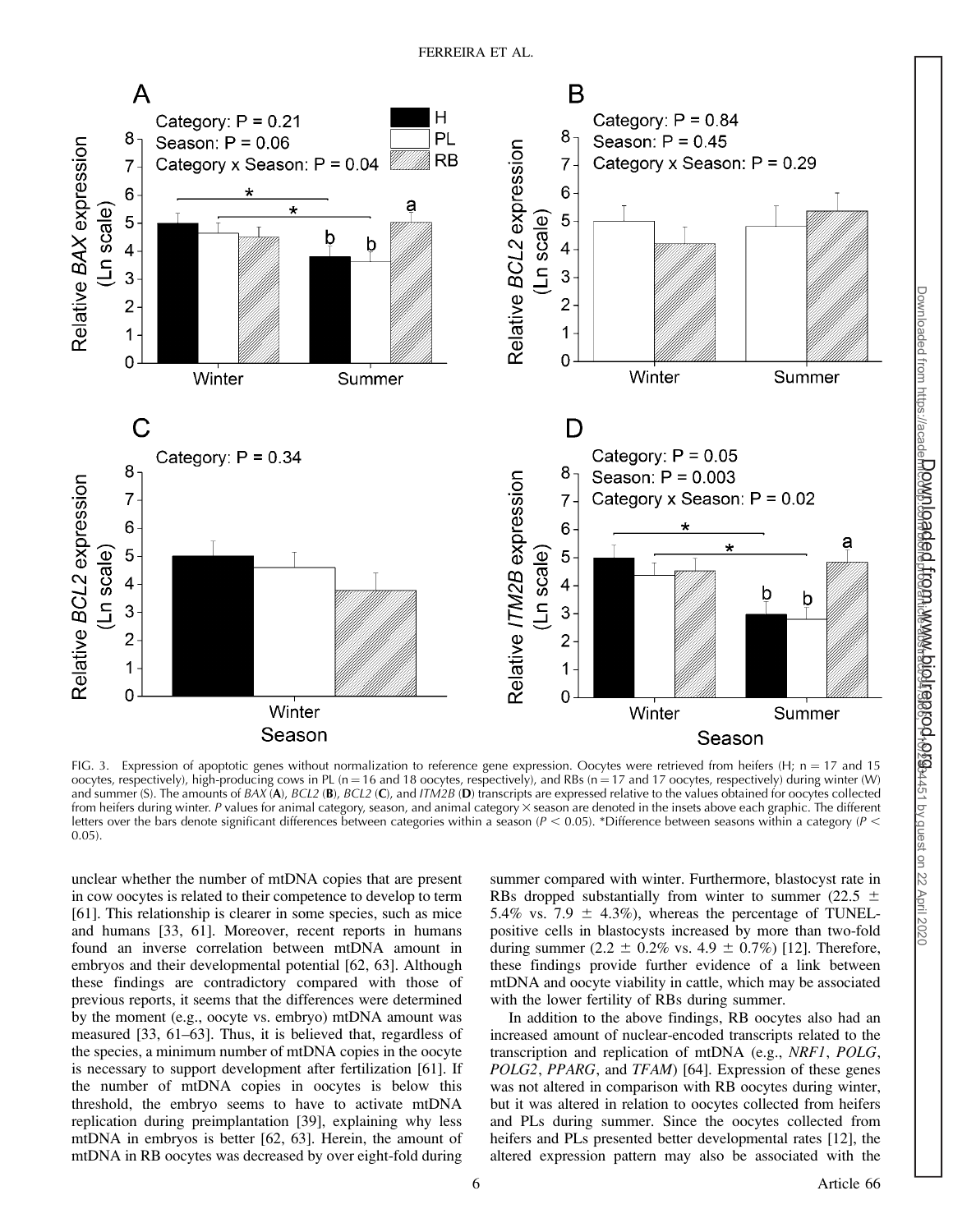

FIG. 4. Expression of maturation genes without normalization to reference gene expression. Oocytes were retrieved from heifers (H;  $n = 17$  and 15 oocytes, respectively), high-producing cows in PL (n = 16 and 18 oocytes, respectively), and RBs (n = 17 and 17 oocytes, respectively) during winter (W) and summer (S). The amounts of  $B\overline{MP}$ 15 (A), FGF8 (B), FGF10 (C), FGF16 (D), and GDF9 (E) transcripts are expressed relative to the values obtained for oocytes collected from heifers during winter. P values for animal category, season, and animal category  $\times$  season are denoted in the insets above each graphic. The different letters over the bars denote significant differences between categories within a season  $(P < 0.05)$ . \*Difference between seasons within a category ( $P < 0.05$ ).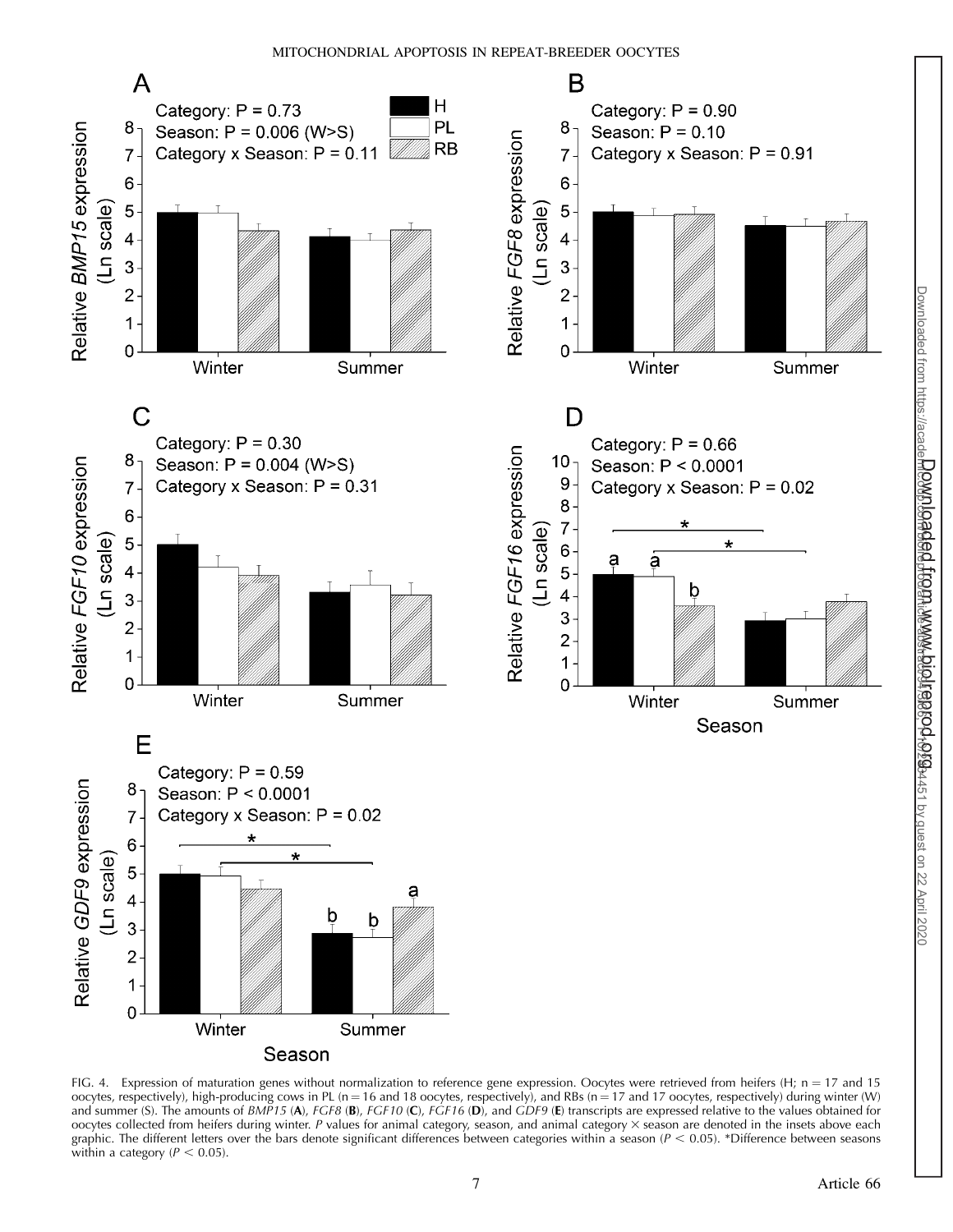poorer developmental competence of RB oocytes. In humans, increased expression of mitochondrial-targeted genes encoded by the nuclear DNA (nDNA) is a hallmark of mitochondrial dysfunction seen in patients with mitochondrial diseases [65]. In the presence of mtDNA mutations or depletion, the nDNA upregulates genes related to the mitochondrion in an attempt to rescue its function [65]. This may be the case here, as the lower content of mtDNA in RB oocytes might have triggered a nuclear response toward a mitochondrial rescue. This hypothesis is supported by the finding that the mtDNA content and expression of these genes was inversely correlated. Although such nuclear response may not have been sufficient to restore the mtDNA content in the oocyte, it might have supported an increase in the content of mtDNA in the developing embryo, as described in humans [62, 63]. Furthermore, expression of MT-CO1, an mtDNA-encoded transcript, did not differ among heifer, PL, and RB oocytes within summer, suggesting an attempt to rescue mitochondrial function. Altogether, these results demonstrate that gene expression in RB oocytes was altered during summer, providing evidence of a possible mitochondrial dysfunction in the oocytes of poorer developmental competence. This is in agreement with the result that oocytes that developed with better rates expressed greater levels of NRF1 and POLG2. Moreover, upregulation of apoptotic genes (BAX and ITM2B) in RB oocytes, further confirms their greater sensitivity to summer. As blastocysts produced using RB oocytes presented higher rates of TUNELpositive cells [12], increased expression of BAX and ITM2B might indicate that these oocytes were already more prone to undergo apoptosis.

An overall downregulation of gene expression during summer was also noticed in the oocytes from heifers and PLs compared with winter. This is demonstrated by the lower expression of genes associated with mitochondria (NRF1, POLG, POLG2, PPARGC1A, and TFAM), apoptosis (BAX and ITM2B) and oocyte maturation (FGF16 and GDF9). In addition, we showed previously that these oocytes downregulated HSP90AA1 and several candidate housekeeping genes (ACTB, GAPDH, GUSB, HIST1H2AG, PPIA, and RPL15) during summer [43]. These results provide further evidence of the profound effect of summer on oocyte development on expression of several genes (HSP90AA1, HSPA1AB, NRF1, POLG2, GDF9, BMP15, and FGF16), as indicated by the positive correlation between transcript abundance and development outcome into blastocysts. As previously suggested, this may be a consequence of cumulative heat stress on mRNA synthesis and storage during oocyte growth [22], perhaps as far back as the secondary follicle stage [26]. Herein, cows were exposed to heat stress during the entire summer period, and oocytes were collected only at the end of the season. The accumulation of maternal mRNA during the growth phase is known to provide oocytes with developmental competence [66], and perturbations during follicular development have been shown to be capable of reducing oocyte quality [22]. For instance, exposing oocytes at the germinal vesicle stage to heat stress impaired maternal mRNA storage and/or the mechanism of transcription renewal, which, in turn, affected gene expression (e.g., MOS, GDF9, POU5F1, and GAPDH) in the developing embryo [22]. These previous reports may explain the lower transcript levels found during summer for several genes in the present study and the poorer development of oocytes from heifers and PLs during summer [12]. Moreover, as follicle development lasts  $~60$  days in cattle, such effect on the oocyte may remain for long periods beyond the end of heat stress [26]. In summary, these data support a remarkable effect

of summer on oocyte gene expression, which may impact on oocyte developmental competence and fertility of dairy cows.

In conclusion, herein we provide evidence that RB oocytes collected during summer present a possible mitochondrial dysfunction (illustrated by reduced mtDNA content and increased expression of mitochondrial genes) and are more prone to undergo apoptosis, which might be associated with their poorer developmental potential. In addition, an overall downregulation of gene expression was seen in the oocytes from heifers and PLs during summer, which corroborates the poorer developmental rates during heat stress. These findings are relevant to the management of Holstein cows in dairy farms, as the association of summer heat stress and repeat breeding causes significant economic losses through their impact on cow fertility.

## ACKNOWLEDGMENT

We acknowledge hormone donations from Ourofino Saúde Animal (Cravinhos, SP, Brazil), the cooperation and assistance of the WTA Tecnologia Aplicada LTDA (Cravinhos, SP, Brazil), and Vida Reprodutiva Consultoria (Cravinhos, SP, Brazil) companies, the farms, Santa Rita– Agrindus S/A (Descalvado, SP, Brazil) and São Jorge (São Pedro, SP, Brazil), for supplying the animals and management necessary to conduct this study, and Professor José Buratini, Jr. for critical suggestion of the genes related to oocyte maturation with which we worked.

# REFERENCES

- 1. Bulman DC, Lamming GE. Milk progesterone levels in relation to conception, repeat breeding and factors influencing acyclicity in dairy cows. J Reprod Fertil 1978; 54:447–458.
- 2. Bartlett PC, Kirk JH, Mather EC. Repeated insemination in Michigan Holstein-Friesian cattle: incidence, descriptive epidemiology and estimated economic impact. Theriogenology 1986; 26:309–322.
- 3. Waldmann A, Reksen O, Landsverk K, Kommisrud E, Dahl E, Refsdal AO, Ropstad E. Progesterone concentrations in milk fat at first insemination—effects on non-return and repeat-breeding. Anim Reprod Sci 2001; 65:33–41.
- 4. Yusuf M, Nakao T, Ranasinghe RBK, Gautam G, Long ST, Yoshida C, Koike K, Hayashi A. Reproductive performance of repeat breeders in dairy herds. Theriogenology 2010; 73:1220–1229.
- 5. Zemjanis R. 'Repeating breeding' or conception failure in cattle. In: Morrow DA (ed.), Current Therapy in Theriogenology. Philadelphia: WB Saunders; 1980:205–213.
- 6. Gustafsson H, Larsson K. Embryonic mortality in heifers after artificial insemination and embryo transfer: differences between virgin and repeat breeder heifers. Res Vet Sci 1985; 39:271–274.
- 7. Gustafsson H, Emanuelson U. Characterisation of the repeat breeding syndrome. Acta Vet Scand 2002; 43:115–125.
- 8. Graden AP, Olds D, Mochow CR, Mutter LR. Causes of fertilization failure in repeat breeding cattle. J Dairy Sci 1968; 51:778–781.
- 9. Linares T. A morphological study of the blastocysts collected from repeat breeder heifers. Theriogenology 1981; 15:128.
- 10. Linares T. Embryonic development in repeat breeder and virgin heifers seven days after insemination. Anim Reprod Sci 1982; 4:189–198.
- 11. Båge R, Petyim S, Larsson B, Hallap T, Bergqvist A-S, Gustafsson H, Rodríguez-Martínez H. Oocyte competence in repeat-breeder heifers: effects of an optimized ovum pick-up schedule on expression of oestrus, follicular development and fertility. Reprod Fertil Dev 2003; 15:115–123.
- 12. Ferreira RM, Ayres H, Chiaratti MR, Ferraz ML, Arau´jo AB, Rodrigues CA, Watanabe YF, Vireque AA, Joaquim DC, Smith LC, Meirelles FV, Baruselli PS. The low fertility of repeat-breeder cows during summer heat stress is related to a low oocyte competence to develop into blastocysts. J Dairy Sci 2011; 94:2383–2392.
- 13. Kurykin J, Waldmann A, Tiirats T, Kaart T, Jaakma Ü. Morphological quality of oocytes and blood plasma metabolites in repeat breeding and early lactation dairy cows. Reprod Domest Anim 2011; 46:253–260.
- 14. Puglisi R, Cambuli C, Capoferri R, Giannino L, Lukaj A, Duchi R, Lazzari G, Galli C, Feligini M, Galli A, Bongioni G. Differential gene expression in cumulus oocyte complexes collected by ovum pick up from repeat breeder and normally fertile Holstein Friesian heifers. Anim Reprod Sci  $2013: 141:26 - 33$ .
- 15. Baruselli PS, Ferreira RM, Sales JNS, Gimenes LU, Sa´ Filho MF, Martins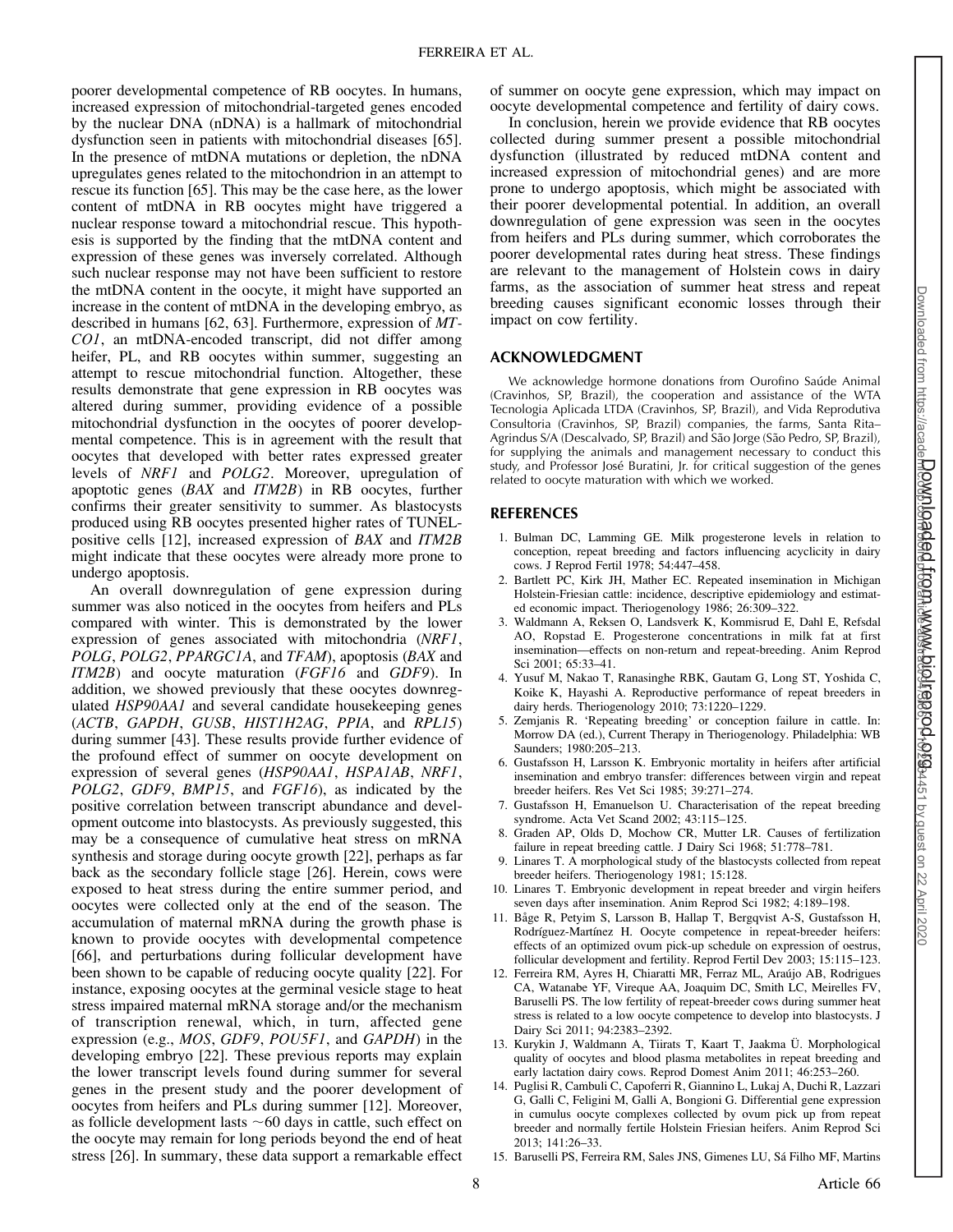CM, Rodrigues CA, Bó GA. Timed embryo transfer programs for management of donor and recipient cattle. Theriogenology 2011; 76: 1583–1593.

- 16. Hansen PJ. Exploitation of genetic and physiological determinants of embryonic resistance to elevated temperature to improve embryonic survival in dairy cattle during heat stress. Theriogenology 2007; 68(suppl 1):S242–S249.
- 17. Roth Z. Heat stress, the follicle, and its enclosed oocyte: mechanisms and potential strategies to improve fertility in dairy cows. Reprod Domest Anim 2008; 43(suppl 2):238–244.
- 18. Roth Z, Meidan R, Braw-Tal R, Wolfenson D. Immediate and delayed effects of heat stress on follicular development and its association with plasma FSH and inhibin concentration in cows. J Reprod Fertil 2000; 120: 83–90.
- 19. Roth Z, Meidan R, Shaham-Albalancy A, Braw-Tal R, Wolfenson D. Delayed effect of heat stress on steroid production in medium-sized and preovulatory bovine follicles. Reproduction 2001; 121:745–751.
- 20. Bridges PJ, Brusie MA, Fortune JE. Elevated temperature (heat stress) in vitro reduces androstenedione and estradiol and increases progesterone secretion by follicular cells from bovine dominant follicles. Domest Anim Endocrinol 2005; 29:508–522.
- 21. Argov N, Moallem U, Sklan D. Summer heat stress alters the mRNA expression of selective-uptake and endocytotic receptors in bovine ovarian cells. Theriogenology 2005; 64:1475–1489.
- 22. Gendelman M, Roth Z. Seasonal effect on germinal vesicle-stage bovine oocytes is further expressed by alterations in transcript levels in the developing embryos associated with reduced developmental competence. Biol Reprod 2012; 86:1–9.
- 23. Al-Katanani YM, Paula-Lopes FF, Hansen PJ. Effect of season and exposure to heat stress on oocyte competence in Holstein cows. J Dairy Sci 2002; 85:390–396.
- 24. Rocha A, Randel RD, Broussard JR, Lim JM, Blair RM, Roussel JD, Godke RA, Hansel W. High environmental temperature and humidity decrease oocyte quality in Bos taurus but not in Bos indicus cows. Theriogenology 1998; 49:657–665.
- 25. Gendelman M, Roth Z. In vivo vs. in vitro models for studying the effects of elevated temperature on the GV-stage oocyte, subsequent developmental competence and gene expression. Anim Reprod Sci 2012; 134: 125–134.
- 26. Torres-Júnior JR de S, Pires M de FA, de Sá WF, Ferreira A de M, Viana JHM, Camargo LS, Ramos AA , Folhadella IM, Polisseni J, de Freitas C, Clemente CA, de Sá Filho MF, et al. Effect of maternal heat-stress on follicular growth and oocyte competence in Bos indicus cattle. Theriogenology 2008; 69:155–166.
- 27. Moor RM, Dai Y, Lee C, Fulka J. Oocyte maturation and embryonic failure. Hum Reprod Update 1998; 4:223–236.
- 28. Fair T. Mammalian oocyte development: checkpoints for competence. Reprod Fertil Dev 2010; 22:13–20.
- 29. Sirard M. Factors affecting oocyte and embryo transcriptomes. Reprod Domest Anim 2012; 47(suppl 4):148–155.
- 30. Sirard M-A, Richard F, Blondin P, Robert C. Contribution of the oocyte to embryo quality. Theriogenology 2006; 65:126–136.
- 31. Shoubridge E a, Wai T. Mitochondrial DNA and the mammalian oocyte. Curr Top Dev Biol 2007; 77:87–111.
- 32. Dumollard R, Duchen M, Carroll J. The role of mitochondrial function in the oocyte and embryo. Curr Top Dev Biol 2007; 77:21–49.
- 33. Wai T, Ao A, Zhang X, Cyr D, Dufort D, Shoubridge EA. The role of mitochondrial DNA copy number in mammalian fertility. Biol Reprod 2010; 83:52–62.
- 34. El Shourbagy SH, Spikings EC, Freitas M, St. John JC. Mitochondria directly influence fertilisation outcome in the pig. Reproduction 2006; 131:233–245.
- 35. Sato D, Itami N, Tasaki H, Takeo S, Kuwayama T, Iwata H. Relationship between mitochondrial DNA copy number and SIRT1 expression in porcine oocytes. PLoS One 2014; 9:e94488.
- 36. Reynier P, May-Panloup P, Chrétien MF, Morgan CJ, Jean M, Savagner F, Barrière P, Malthièry Y. Mitochondrial DNA content affects the fertilizability of human oocytes. Mol Hum Reprod 2001; 7:425–429.
- 37. May-Panloup P, Chrétien MF, Jacques C, Vasseur C, Malthièry Y, Reynier P. Low oocyte mitochondrial DNA content in ovarian insufficiency. Hum Reprod 2005; 20:593–597.
- 38. Santos TA, El Shourbagy S, St. John JC. Mitochondrial content reflects oocyte variability and fertilization outcome. Fertil Steril 2006; 85: 584–591.
- 39. Chiaratti MR, Bressan FF, Ferreira CR, Caetano AR, Smith LC, Vercesi AE, Meirelles FV. Embryo mitochondrial DNA depletion is reversed during early embryogenesis in cattle. Biol Reprod 2010; 82:76–85.
- 40. Tamassia M, Nuttinck F, May-Panloup P, Reynier P, Heyman Y, Charpigny G, Stojkovic M, Hiendleder S, Renard J-P, Chastant-Maillard S. In vitro embryo production efficiency in cattle and its association with oocyte adenosine triphosphate content, quantity of mitochondrial DNA, and mitochondrial DNA haplogroup. Biol Reprod 2004; 71:697–704.
- 41. Hua S, Zhang Y, Li X-C, Ma L-B, Cao J-W, Dai J-P, Li R. Effects of granulosa cell mitochondria transfer on the early development of bovine embryos in vitro. Cloning Stem Cells 2007; 9:237–246.
- 42. Iwata H, Goto H, Tanaka H, Sakaguchi Y, Kimura K, Kuwayama T, Monji Y. Effect of maternal age on mitochondrial DNA copy number, ATP content and IVF outcome of bovine oocytes. Reprod Fertil Dev 2011; 23:424–432.
- 43. Macabelli CH, Ferreira RM, Gimenes LU, De Carvalho NAT, Soares JG, Ayres H, Ferraz ML, Watanabe YF, Watanabe OY, Sangalli JR, Smith LC, Baruselli PS, et al. Reference gene selection for gene expression analysis of oocytes collected from dairy cattle and buffaloes during winter and summer. PLoS One 2014; 9:e93287.
- 44. Livak KJ, Schmittgen TD. Analysis of relative gene expression data using real-time quantitative PCR and the 2(-delta delta C(T)) method. Methods 2001; 25:402–408.
- 45. Vandesompele J, De Preter K, Pattyn F, Poppe B, Van Roy N, De Paepe A, Speleman F. Accurate normalization of real-time quantitative RT-PCR data by geometric averaging of multiple internal control genes. Genome Biol 2002; 3:RESEARCH0034.
- 46. Pittois K, Deleersnijder W, Merregaert J. cDNA sequence analysis, chromosomal assignment and expression pattern of the gene coding for integral membrane protein 2B. Gene 1998; 217:141–149.
- 47. Deleersnijder W, Hong G, Cortvrindt R, Poirier C, Tylzanowski P, Pittois K, Van Marck E, Merregaert J. Isolation of markers for chondroosteogenic differentiation using cDNA library subtraction. J Biol Chem 1996; 271:19475–19482.
- 48. Fleischer A, Ayllón V, Dumoutier L, Renauld J-C, Rebollo A. Proapoptotic activity of ITM2B(s), a BH3-only protein induced upon IL-2-deprivation which interacts with Bcl-2. Oncogene 2002; 21: 3181–3189.
- 49. Fleischer A, Rebollo A. Induction of p53-independent apoptosis by the BH3-only protein ITM2Bs. FEBS Lett 2004; 557:283–287.
- 50. Van den Plas D, Merregaert J. In vitro studies on Itm2a reveal its involvement in early stages of the chondrogenic differentiation pathway. Biol Cell 2004; 96:463–470.
- 51. Choi DK, Yoo KW, Hong SK, Rhee M, Sakaki Y, Kim CH. Isolation and expression of Napor/CUG-BP2 in embryo development. Biochem Biophys Res Commun 2003; 305:448–454.
- 52. Pikó L, Taylor KD. Amounts of mitochondrial DNA and abundance of some mitochondrial gene transcripts in early mouse embryos. Dev Biol 1987; 123:364–374.
- 53. Cao L, Shitara H, Horii T, Nagao Y, Imai H, Abe K, Hara T, Hayashi J-I, Yonekawa H. The mitochondrial bottleneck occurs without reduction of mtDNA content in female mouse germ cells. Nat Genet 2007; 39: 386–390.
- 54. Thundathil J, Filion F, Smith LC. Molecular control of mitochondrial function in preimplantation mouse embryos. Mol Reprod Dev 2005; 71: 405–413.
- 55. Cree LM, Samuels DC, de Sousa Lopes SC, Rajasimha HK, Wonnapinij P, Mann JR, Dahl H-HM, Chinnery PF. A reduction of mitochondrial DNA molecules during embryogenesis explains the rapid segregation of genotypes. Nat Genet 2008; 40:249–254.
- 56. Cree LM, Hammond ER, Shelling AN, Berg MC, Peek JC, Green MP. Maternal age and ovarian stimulation independently affect oocyte mtDNA copy number and cumulus cell gene expression in bovine clones. Hum Reprod 2015; 30:1410–1420.
- 57. Iwata H, Goto H, Tanaka H, Sakaguchi Y, Kimura K, Kuwayama T, Monji Y. Effect of maternal age on mitochondrial DNA copy number, ATP content and IVF outcome of bovine oocytes. Reprod Fertil Dev 2011; 23:424–432.
- 58. Takeo S, Goto H, Kuwayama T, Monji Y. Effect of maternal age on the ratio of cleavage and mitochondrial DNA copy number in early developmental stage bovine embryos. J Reprod Dev 2013; 59:174–179.
- 59. Machatkova M, Jeseta M, Hulinska P, Knitlova D, Nemcova L, Kanka J. Characteristics of bovine oocytes with different meiotic competence in terms of their mitochondrial status and expression of nuclear-encoded factors. Reprod Domest Anim 2012; 47:806–814.
- 60. Van Blerkom J. Mitochondrial function in the human oocyte and embryo and their role in developmental competence. Mitochondrion 2011; 11: 797–813.
- 61. Chiaratti MR, Meirelles FV. Mitochondrial DNA copy number, a marker of viability for oocytes. Biol Reprod 2010; 83:1–2.